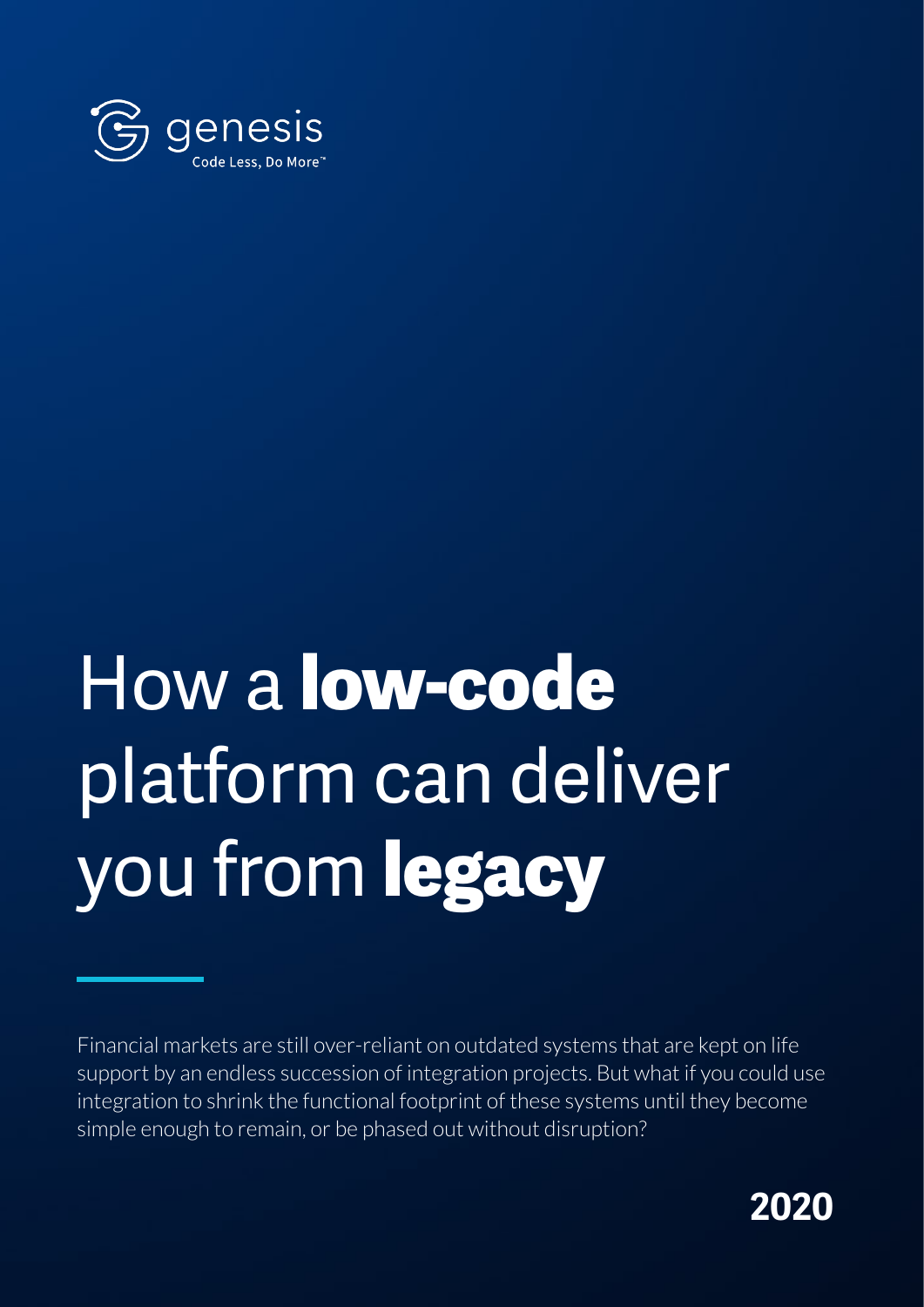

## **Executive Summary**

Legacy systems are a thorn in the side of financial markets; some have been around for decades which, as unfit for purpose as they often are, makes them difficult to do without.

The regulatory shortcomings of many legacy systems and their inability to support technological innovation (even the most fundamental innovation of cloud computing) forced financial markets to invest heavily in integrations. In one metaphor, APIs became the pieces of string that held everything together. Forrester<sup>1</sup> put it more politely when it heralded the advent of "the API economy".

The "spaghetti architecture" of these integrations (to use another metaphor) does not solve the core legacy problems, because businesses will be writing more and more APIs for as long as the outdated systems remain in place. However, the technology of low-code paves the way for a different integration scenario whereby the functionalities of legacy systems are replaced piece by piece.

An obvious but by no means simple first step is to understand the full functional footprint of the legacy system's architecture. Having identified all data-feeds flowing upstream and downstream through multiple systems, it will be possible to use modern low-code techniques to create the necessary integration protocols for an efficient IT architecture layout that is robust and efficient without the need for immediate legacy replacement. These feed mechanisms become the gate keeper to protect the legacy systems architecture, encapsulating it and obfuscating its existence. With control of the feeds it is also possible to rapidly replace the user interfaces of these legacy systems, while retaining the core functionality in the legacy stack.

The mitigation strategy should be to steadily shrink the functional footprint, prioritizing functions that the legacy architecture finds challenging. Over time, as the footprint shrinks, the technology debt is reduced, costs become more manageable and agility increases. The legacy IT landscape will then either become simple enough for it to remain, or the task to replace it completely will be much more feasible.

1 - https://searchapparchitecture.techtarget.com/blog/Microservices-Matters/Connect-the-Now-and-API-Economies-Must-have-capabilities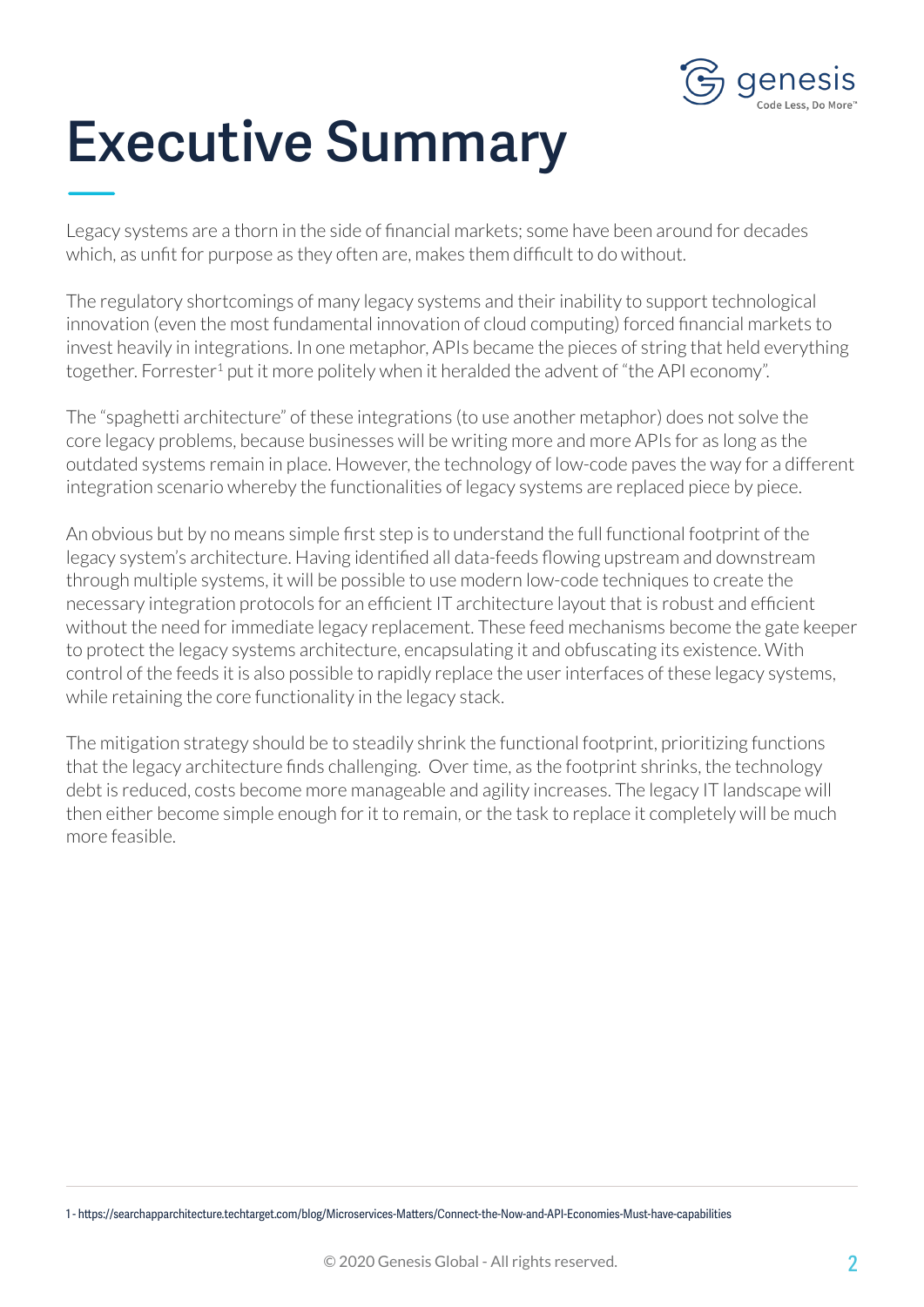

#### **Contents**

| <b>Foreword</b>                                                    | 4               |
|--------------------------------------------------------------------|-----------------|
| <b>Chapter 1: Introduction</b>                                     | $5\phantom{.0}$ |
| <b>Chapter 2:</b> Why legacy systems are problematic               | $\overline{7}$  |
| <b>Chapter 3:</b> Why replacing legacy is problematic              | 9               |
| <b>Chapter 4:</b> Data In (transforming the user experience)       | 10              |
| <b>Chapter 5:</b> Data Out (enabling new business flows)           | 11              |
| <b>Chapter 6: Reporting</b>                                        | 12              |
| <b>Chapter 7:</b> Solving vendor system issues                     | 14              |
| <b>Chapter 8:</b> Encapsulation and functional migration of legacy | 15              |
| <b>Case Studies</b>                                                | 16              |
|                                                                    |                 |

#### About the author:



#### **Ray Chee**

Head of Solutions Delivery - Genesis Global

Ray has over 25 years' experience as a senior technologist at a number of top-tier financial services firms including Bank of America Merrill Lynch, Nomura, NatWest Markets and Royal Bank of Scotland, creating and leading teams of up to 100 to deliver projects across all the major financial centers. Ray is Head of Solutions Delivery and part of the senior leadership team executing the genesis growth strategy.

If you have any questions about this technical brief or would like to demo the genesis LCAP, please connect with Ray directly at **raymond.chee@genesis.global**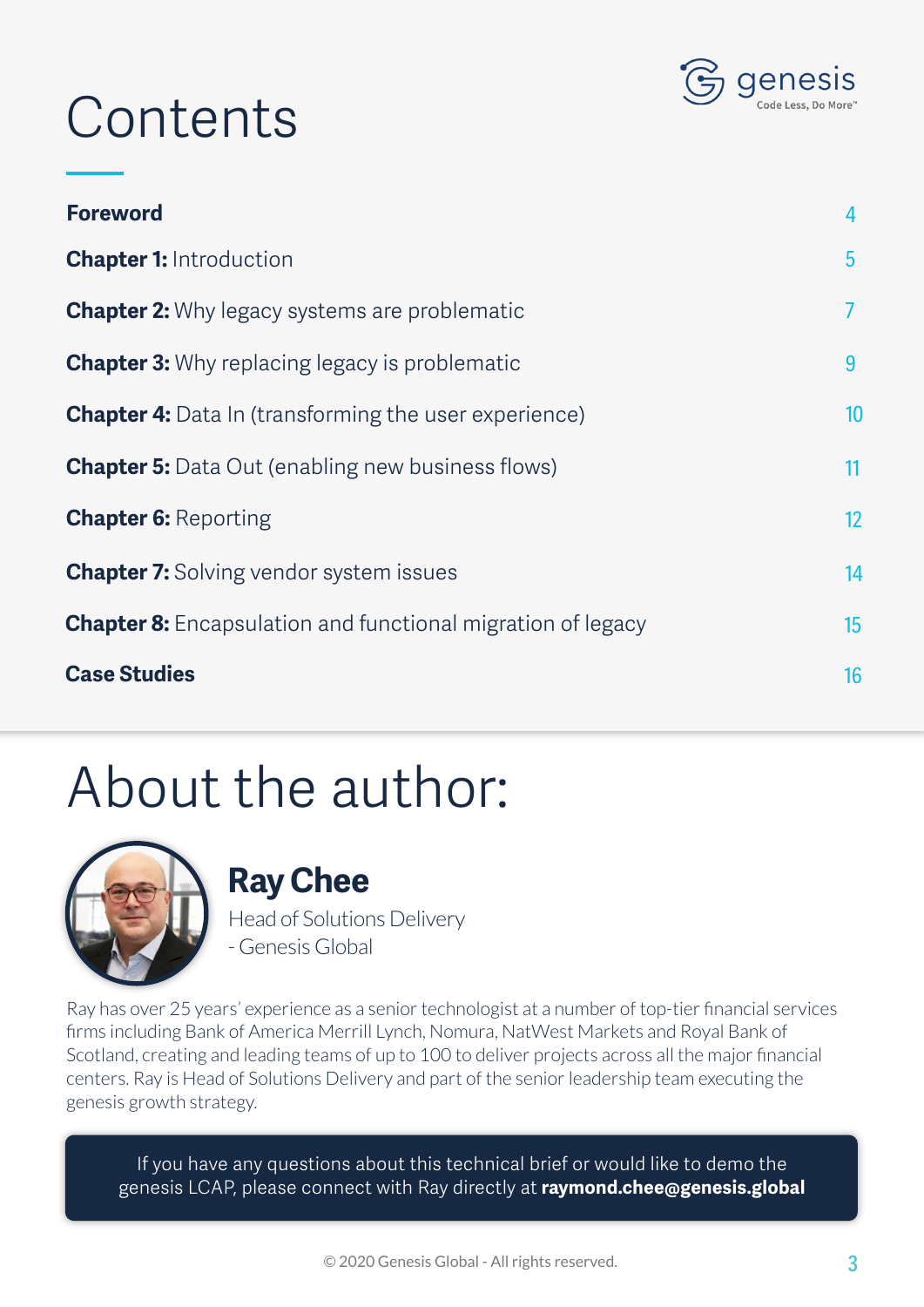

#### **Foreword**

Financial markets feel they are in a Catch-22 with legacy: it is a roadblock to innovation, yet any attempt to clear it will be too disruptive. However, businesses know they cannot afford to sit on their hands about this, not least because the rapid acceleration of technological change is also adding to the list of what is legacy. Today's shiny new software is tomorrow's legacy.

Integrations have so far largely been a matter of running to stand still, developing (and maintaining) a network of APIs to drag legacy systems into the 21st century. This keeps the show on the road but does nothing to address the core problem – fragmented IT architectures that are too inflexible and sluggish to remain competitive in a rapidly changing operational and regulatory market environment.

Until now there was a binary choice between replacing legacy systems or yet more API acrobatics. No longer. The genesis Low-Code Application Platform (LCAP) enables a strategic approach where functionality is gradually migrated away from the legacy system until it can operate safely and harmlessly in the background – or become so self-contained it can finally be replaced.

The Genesis LCAP is unique not only in reducing traditional coding effort by 80% but also in having been built to do so for even the most demanding financial markets use cases – a game-changing differentiator compared with other Low-Code tools on the market.

With legacy systems, LCAP plays a long game. Functionalities that pose the biggest problems for the system architecture are prioritized and "satellite solutions" that remove the friction points from legacy are built using the genesis platform.

Legacy mitigation is just one of the challenges that the Genesis LCAP addresses, and over the coming weeks and months, genesis will continue to talk to financial markets about other innovative approaches.

This is only the beginning. Gartner predicts that by 2024, low-code application development will be responsible for more than 65% of application development activity. This is an opportunity that financial markets cannot afford to miss – and do not have to miss, now that genesis has cracked the code to growth and innovation.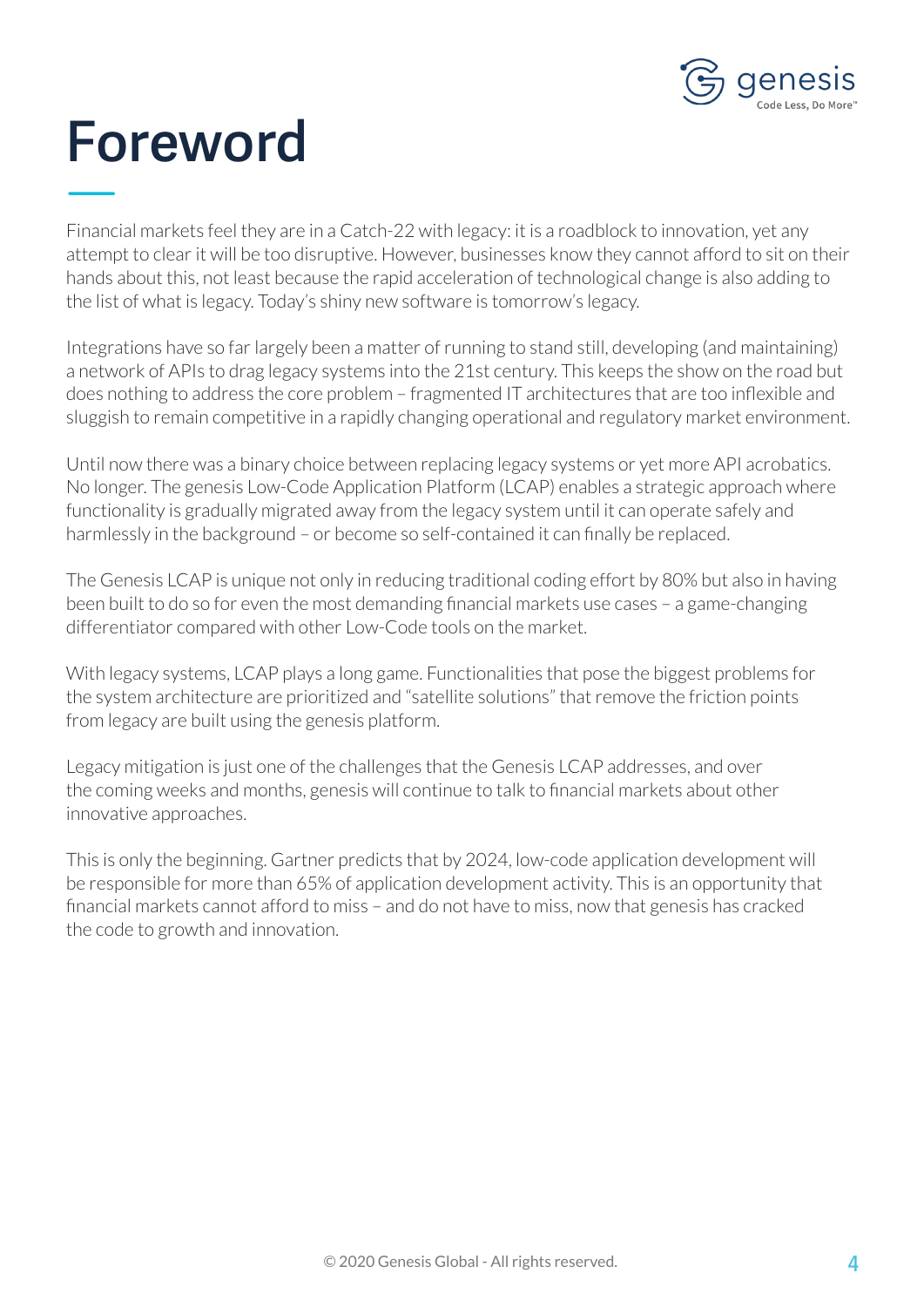

### **Chapter 1:** Introduction

The financial services industry has been one of the drivers of innovation in the Age of Computing. The earliest computers – even the 19thC ancestors of what eventually became binary computing – were invented to be good at number-crunching. And money is about numbers. With the exponential increases in computational power, financial markets were able to take "money" to incredible heights of abstraction with complex derivative structures. The financial crisis of 2008 was an existential wake-up call to remind us that no matter how dazzling our mathematical modelling, it can never escape the realities of every-day life, of money.

The pioneering role of financial markets in the development of digital technologies has given rise to the following paradox: no industry is as dependent on legacy systems, and no industry has been disrupted more fundamentally by start-ups that owe a large part of their success (when they are successful) to having no legacy at all.

For fintechs, "agility" is a given. For established financial firms, it is a continuous process of digital transformation.

Legacy is a roadblock to agility, poses compliance risks and makes it virtually impossible to deliver the slick frontend that users now expect – and which they get in spades from fintech apps.

Replacing legacy is not like replacing a battery. The German retail giant Lidl discovered this the hard way when it pulled out of a project to replace its outdated merchandizing system with SAP's S/4 Hana – after wasting seven years and €500m on attempts to customize it. For financial firms, even the prospect of business disruption is problematic, so their preferred route has been to mitigate legacy by integrating it with modern systems and software.

#### "**92** out of **100** top banks still rely on IBM mainframes."

-IBM (2017)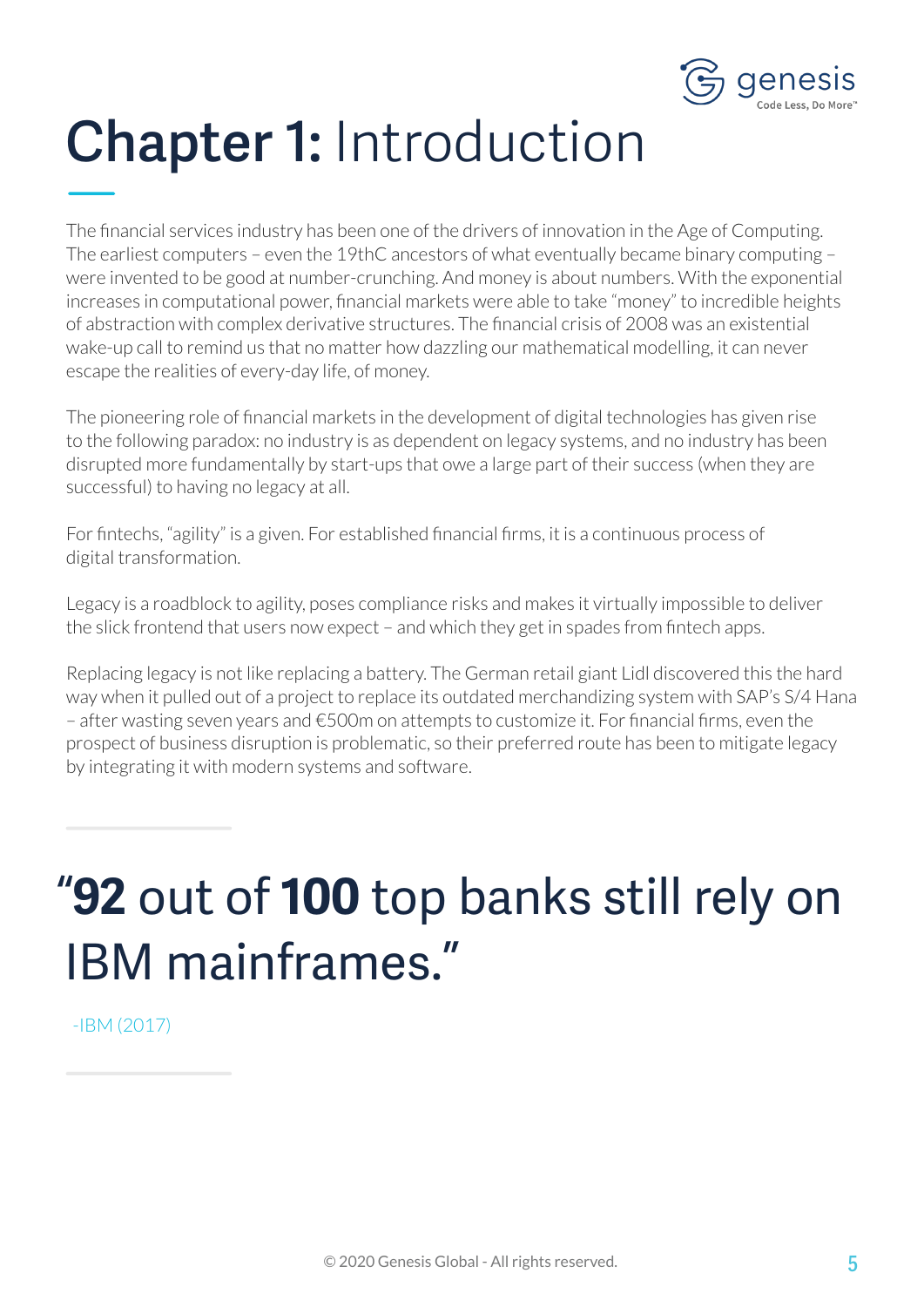

The complexity of what is being integrated in financial markets systems architecture is of a different order than is standard in telecommunications, retail, manufacturing, government and healthcare – verticals that also have a lot of legacy.

Financial markets demand a platform that offers "prefab" complex integrations, with sector-specific APIs built in. Such a platform would not only make it viable to develop applications for financial instruments and workflows that connect with existing (legacy) systems ¬– but do so in a short timeframe. The Low Code Application Platform (LCAP) from Genesis Global was built from the ground up to speed up app development for financial markets use cases – typically by as much as 80%.

Standard LCAPs are used in financial markets, but only around simple use cases such as Business Process Management (BPM). The genesis platform casts its net much wider, and takes on complex financial markets use cases, including integrations with legacy systems.

The integrations specific to financial markets for which the genesis platform was conceived make it possible for legacy to keep functioning within a rapidly changing technological environment – but they do nothing to make financial firms less reliant on legacy. This is the argument of the vendors of monolith systems: unless you replace your legacy systems lock, stock and barrel, you are merely accreting more integrations, more APIs, without ever resolving the core problem.

This technical briefing is a riposte to that point of view. It outlines a second integration path: one where the genesis LCAP builds "satellite apps" that migrate functionality away from the legacy systems, gradually neutralizing them with modern, agile capabilities. The legacy systems continue to perform their core functions without slowing down the business or posing a regulatory threat. In certain cases, when the legacy system has had to surrender most of its functionality, it will have withered on the vine, and can finally be retired.

In the opening section, we reiterate some of the problems posed by legacy and why removing it wholesale is almost never an option for financial markets. We then go on to describe how and in which contexts low-code can be used to shrink the functional footprint of the legacy IT architecture. We conclude with three short case studies of this approach.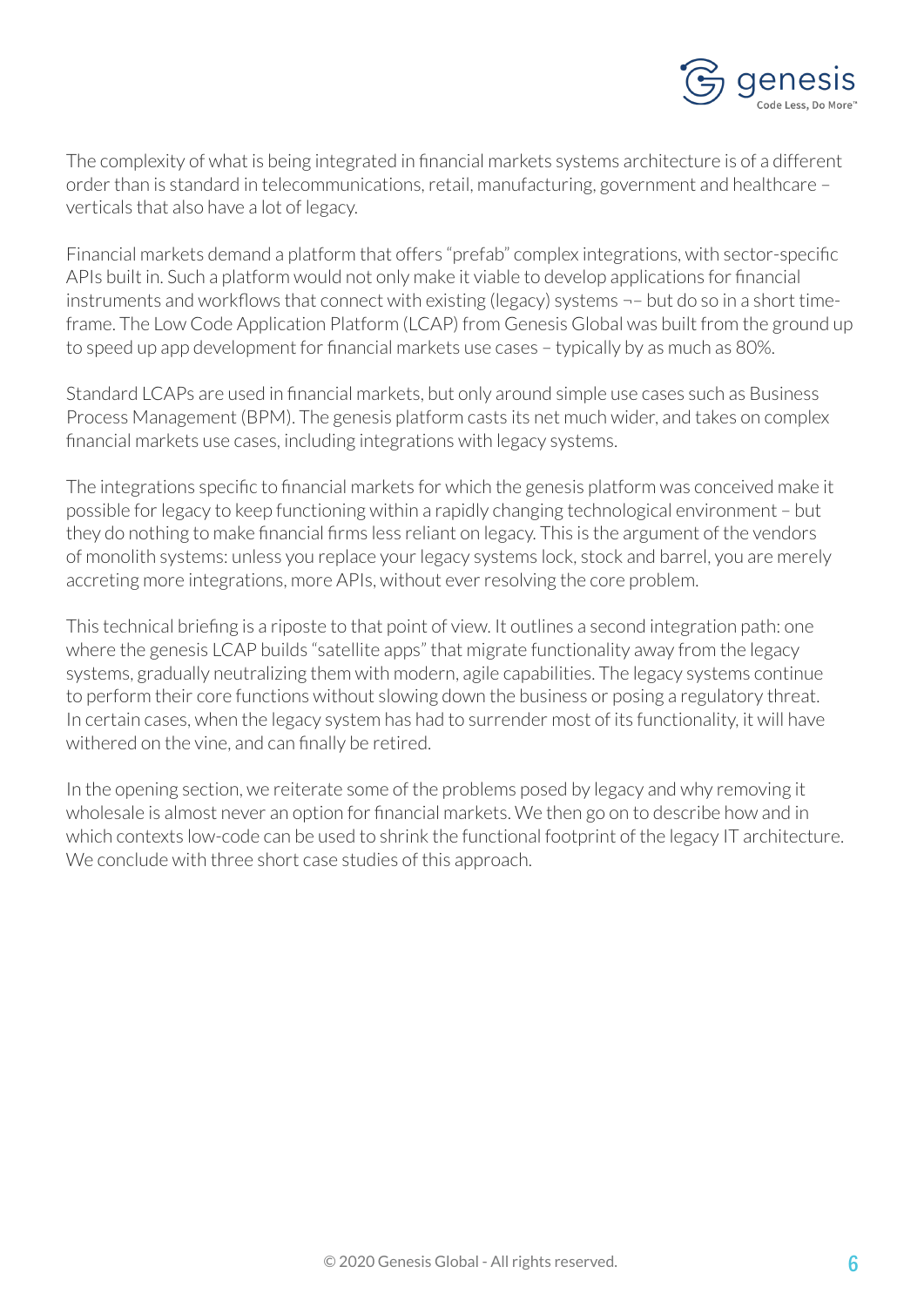

# **Chapter 2:** Why legacy systems are problematic

Many legacy systems are built using technology that was prevalent in the 20th century and does not take advantage of the latest capabilities. This makes them problematical on many fronts, including:

- $\odot$ **System connectivity:** this is often very bespoke and unsophisticated e.g. flat file.
- **Hardware:** some of the platform operating systems and product versions do not run on the latest hardware.
- **Malware:** aging software versions can prevent the latest security patches being applied.
- ◆ **Software deprecation:** often legacy systems will have incorporated other technologies within their core functionality. Over time this type of software deprecates and can cease working altogether on desktops and other devices. This can even affect the most commonly used browsers where legacy platforms cannot handle later versions.
- **Functionality:** modifying these systems in a timely fashion (if at all) can be challenging and the UI usually ends up looking hopelessly out of place in a world where the slick frontends of fintech apps, Über and Netflix are the norm.
- **User interface:** The oldest systems still in use have "green screen" frontends or terminal emulators. According to IBM, an astonishing 92 out of 1002 top banks still rely on its mainframes as recently as 2017.
- **Single points of capacity:** many legacy systems have single-threaded components that can no  $\odot$ longer cope with 21st century performance needs.
- **Regulation and audit:** the latest requirements for security, data lineage, unauthorized access and so on can often be beyond these legacy systems.
- **Regional divergence:** the global legacy system might not do what is needed in a specific regional unit (i.e. Brazil or Singapore) where there may be different requirements for reporting, or compliance, or financial instruments types.
- $\odot$ **Surveillance and monitoring:** many of these systems cannot support business surveillance nor do they have the ability for the level of environment monitoring needed to run resilient systems in a robust fashion.

<sup>2 -</sup> https://www.fnlondon.com/articles/banks-face-spiraling-costs-from-archaic-it-20170912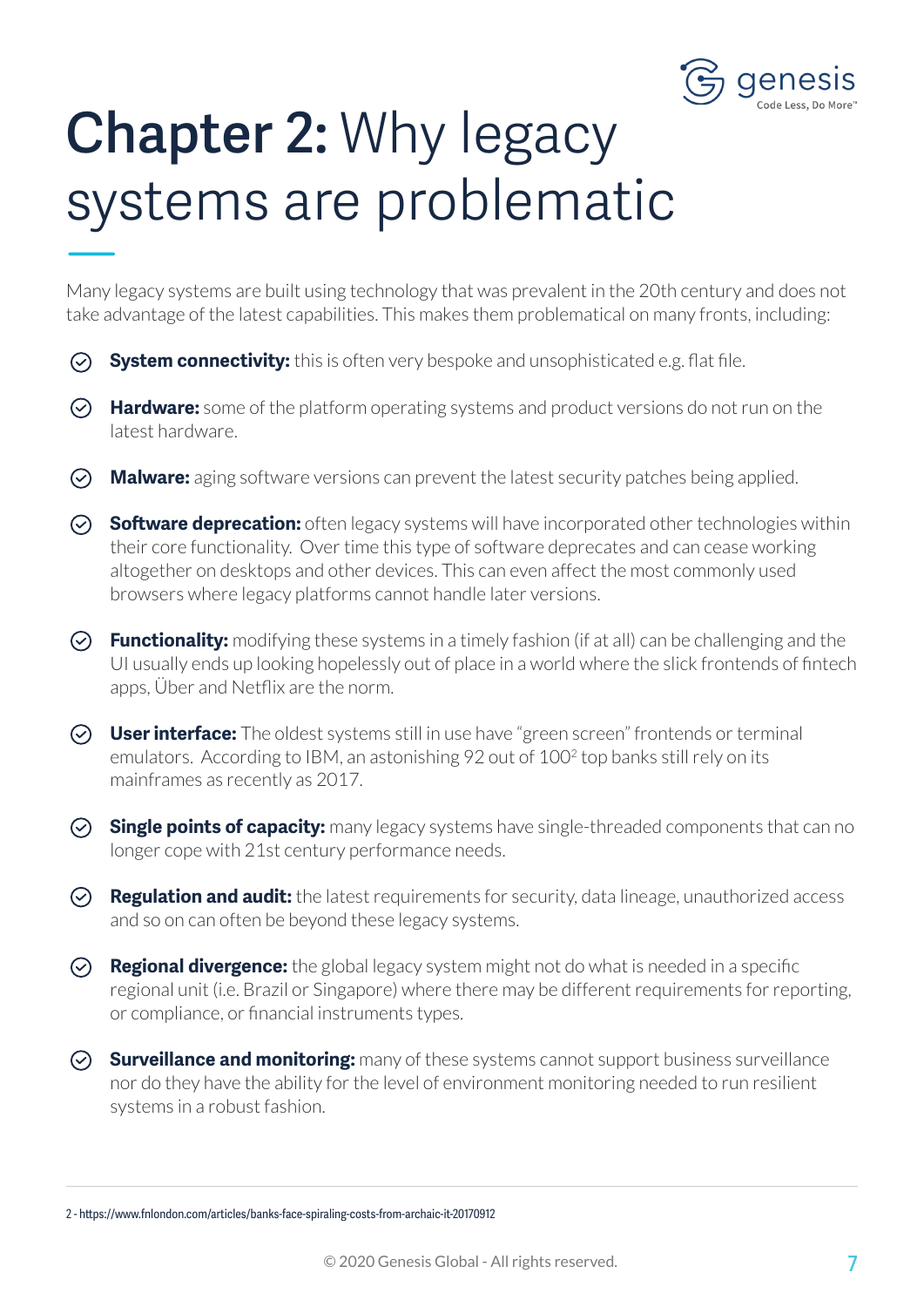

- **Legacy infrastructure:** based on system designs and architecture that long predate the advent of cloud services, legacy systems may struggle to offer the elastic capabilities for both compute and storage of current cloud-ready designs, along with the improved range of disaster recovery and business continuity options offered by the cloud.
- **Software Development Lifecycle (SDLC):** the design of the systems comes from an era when the main SDLC was waterfall. This can make it challenging, if not impossible, to move to an Agile or DevOps methodology.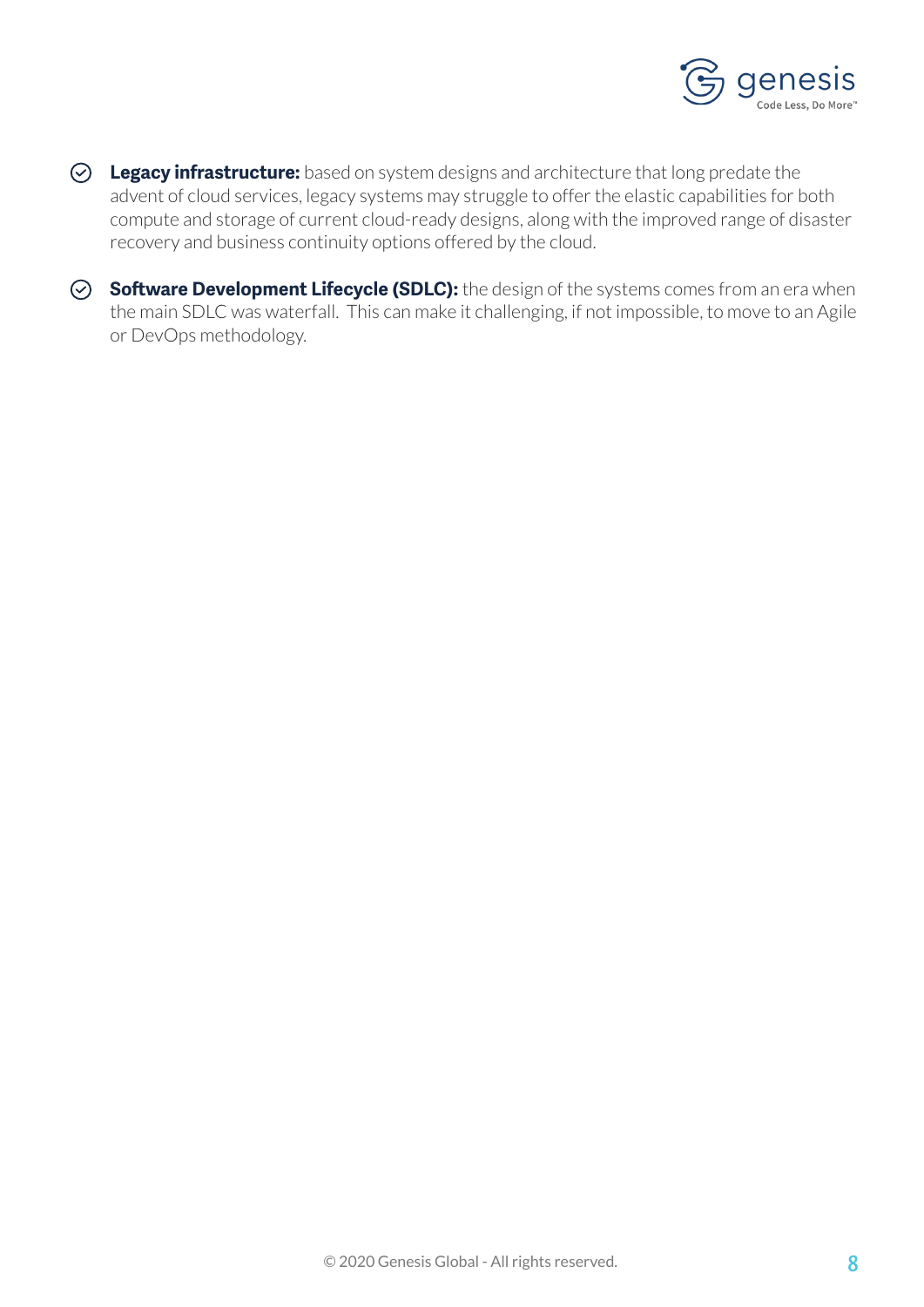

# **Chapter 3:** Why replacing legacy is problematic

Legacy systems are still around for a reason: replacing them is costly, complex and extremely disruptive. No senior business leader relishes the prospect of committing to a project that is highly likely to fail, as happened in the case of Lidl, and is certain to run massively late and over budget.

If cost is not an issue, disruption certainly is. The CIO of a leading bank puts it as follows: "Clearly we make all of our money from the systems we have today, not from systems of the future. Upgrades can't put any of the systems of today at risk<sup>3</sup>."

For many years, financial firms had little choice but to circumvent legacy by connecting layer upon layer of new features to it. This not only kicks the problem into the long grass, but also makes it worse, because with every additional feature, the challenge of migrating off the legacy system grows.

But what if the integration of modern functionalities was part of a strategy to gradually shrink the footprint of core systems? Such an approach would alleviate the need to replace legacy as the reduction of technical debt would bear down on cost and unlock agility. The legacy system would be able to fulfil core tasks, but out of harm's way, so to speak.

In the following section, we describe what some of this "satellite functionality" would look like. We begin at the beginning: with the data.

3 - https://www.fnlondon.com/articles/banks-face-spiraling-costs-from-archaic-it-20170912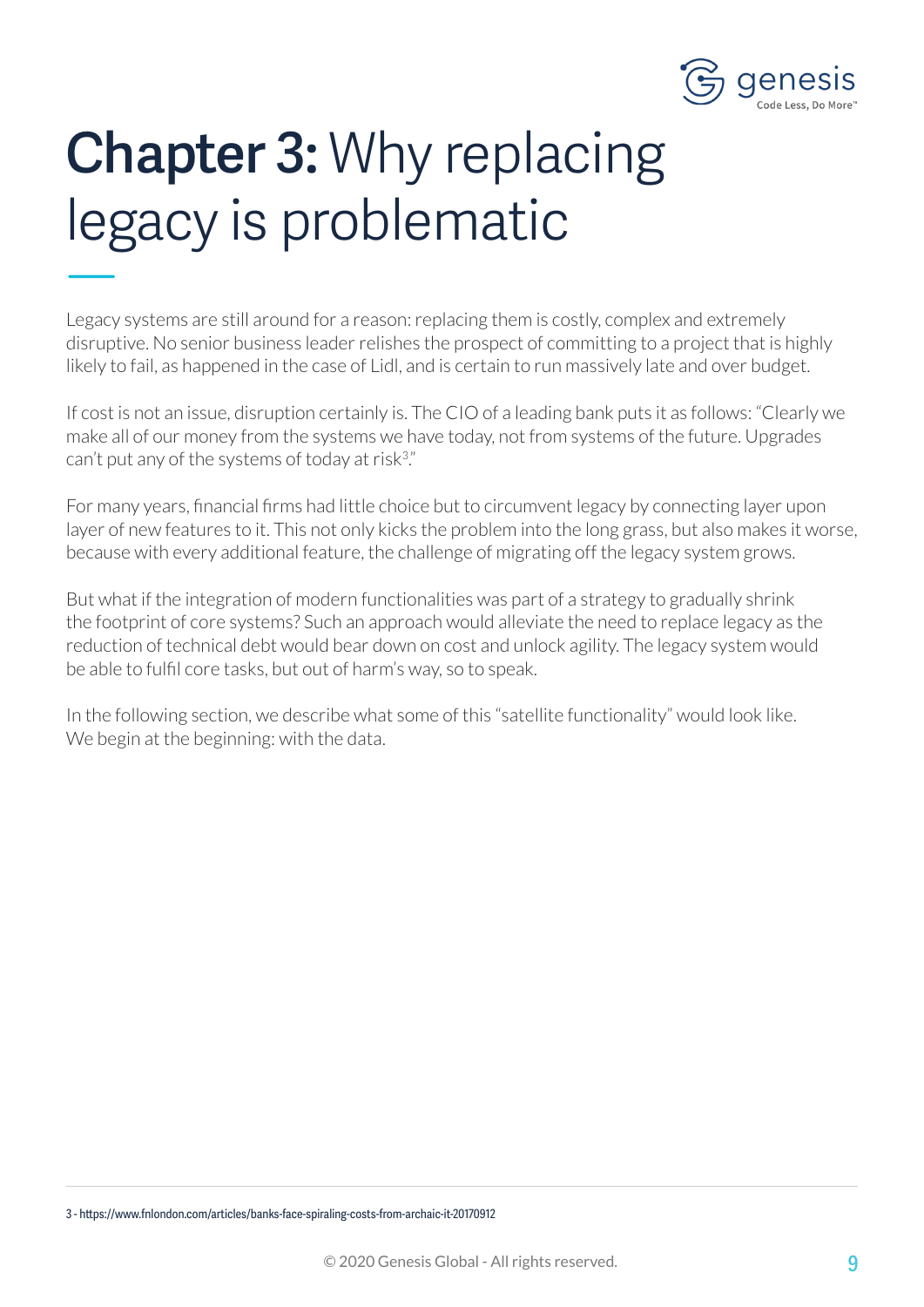

### **Chapter 4:** Data In (transforming the user experience)

A common task of the technology team is to improve the usability of their core technology framework applications. Its users are accustomed in their every-day lives to the slick interfaces of Apple Pay, Netflix et al so an ancient "green screen" at the office, or any of those "Super Mario"-like late 20th century graphics, inspire neither confidence nor enthusiasm. A poor system interface is a drag on time and morale. Downstream users get to see a more acceptable UI, but not without extensive deployments to end-user desktops and heavy network traffic, technologies that seldom support the latest business models which include high-frequency trading, low-latency capability and web and mobile software direct to the consumer.

It does not have to be this way. With a Low Code Application Platform (LCAP) that "understands" financial markets, it is possible to encapsulate frontends with the latest user interface. The core functionality continues in the legacy system, but the user now encounters the latest GUIs delivered in an agile fashion. This can often be done rapidly in a cost-efficient manner.

With insight into its possible input capability, the LCAP can typically build an adapter into the legacy system in a number of weeks (against many months using traditional technologies). This enables the use of the latest frontend technology – including rich desktop clients, web and mobile – in a fully controlled and audited framework that inserts data, transactionally, into the legacy system which is operating as the golden source.

A recent deployment of a low-code "satellite" solution for a legacy system had trade capture for complex products integrated to the core legacy system in a matter of weeks. By using an LCAP application, this came with all the necessary security and audit capabilities to guarantee that no audit issues or control weaknesses were introduced.

The ability to put the latest frontend technology in front of a legacy software system transforms not only the user experience but also the pace of change that can be realized going forward; the new software enables rapid change while the legacy software focuses on its core functionality. This is a low-cost and rapid way to improve systems: weeks or months versus the years necessary to replace a large legacy stack.

By coupling this approach with a solution for Data Out of the platform it is possible to build a lowcode solution that encapsulates the legacy framework, enabling end-users to experience the latest technology with the core functionality of the legacy system continuing discretely – and discreetly – in the background. This improves controls, accelerates time to market and analytical capability, while maximizing the assets in place in the legacy system.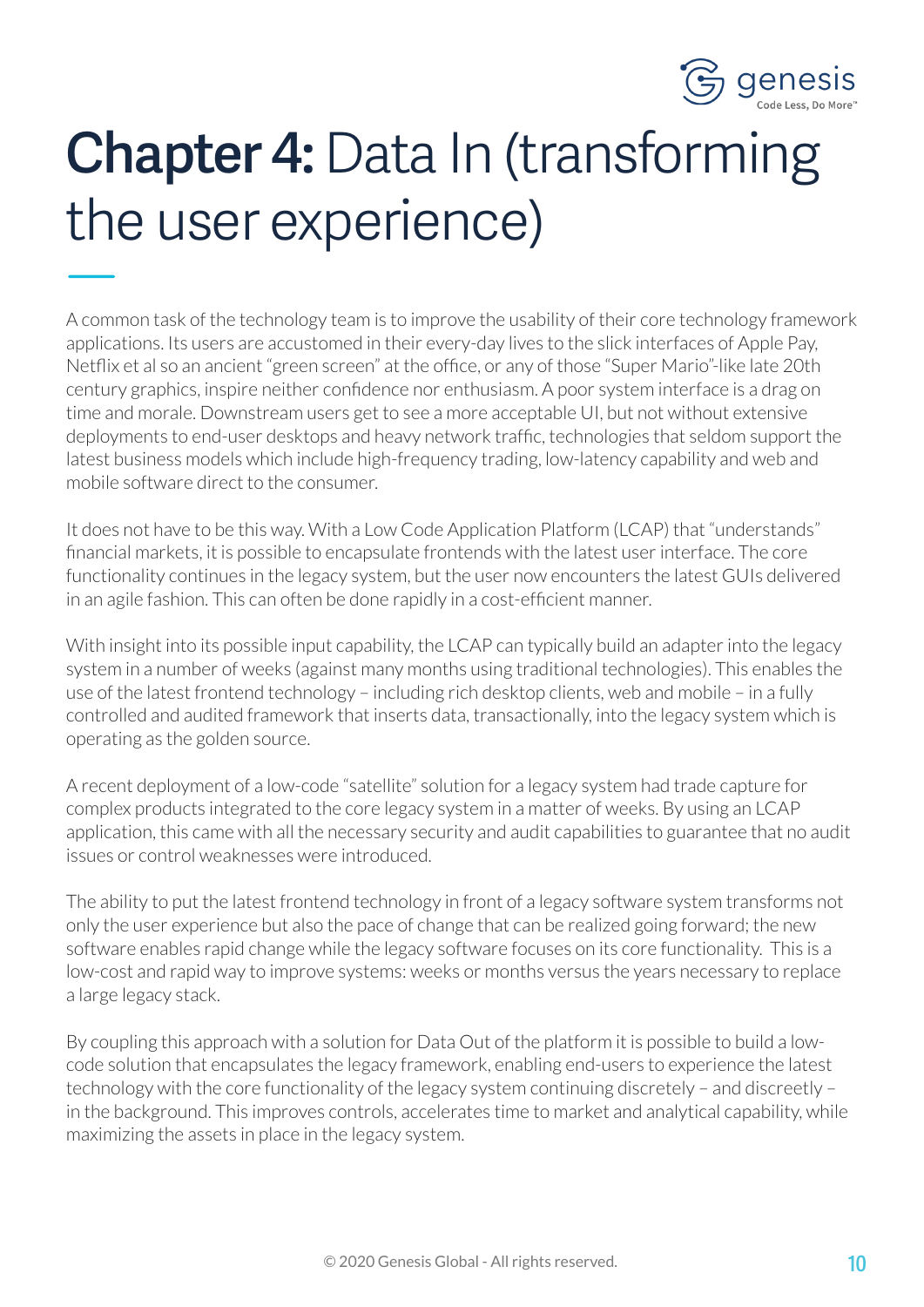

### **Chapter 5:** Data Out (enabling new business flows)

Using an LCAP platform to build new interfaces can enable rapid changes downstream and enable the removal of "hacks" and tweaks in the feed area of the legacy systems.

For example, a system used throughout the financial industry only supports XML on MQ as a final endpoint or requires end-of-day data feeds into a reporting data structure. To make rapid changes to this is challenging as all coding must be done in the bespoke legacy system language, necessitating extensive regression testing for any change, as well as specialist practitioners to implement the changes.

Deploying an LCAP solution, using the latest technology, enables direct interrogation of the underlying data structures in a way that brings the data (in real-time) into a modern in-memory NoSQL database. Although many organizations have historically touted this as an impossibility, this methodology has now been proven – and within an eight-week period.

The eight-week project created a fully validated, real-time data set in a modern low-code application that is permanently in sync with the core golden-source legacy system. This made it possible to rapidly create the mandated downstream reporting and feeds without the need to continually query the legacy system. With this integration, the legacy system focuses on delivering core business functionality while the low-code application manages the ever-changing downstream data needs in a controlled fashion.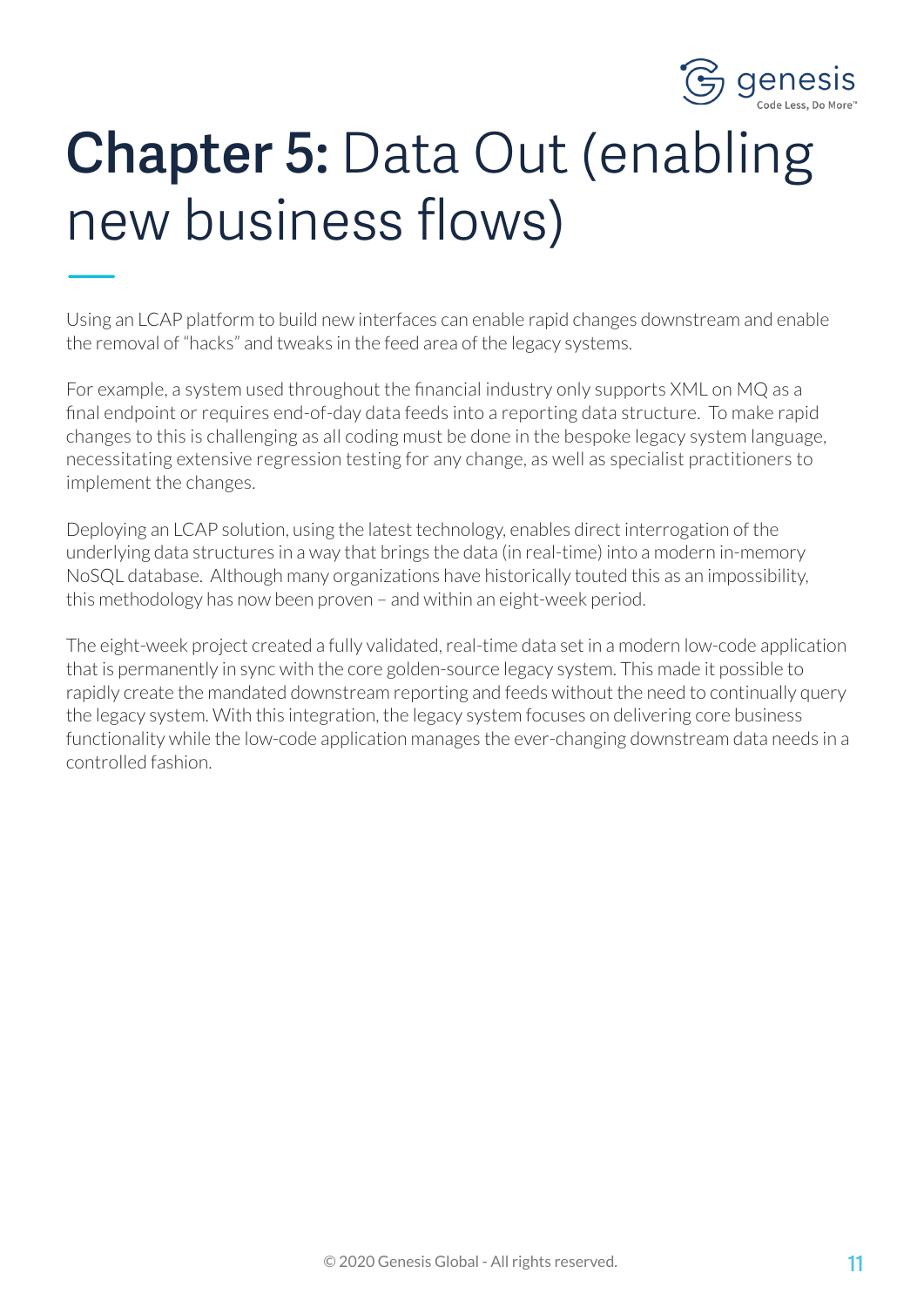

# **Chapter 6:** Reporting

Once a mechanism is in place for accurate data to come out of the legacy system into a low-code platform, it becomes possible to consider replacing the myriad of tactical or End User Computing (EUC) reporting solutions that will inevitably have been built around the legacy framework, providing a much simpler reporting stack.

Global legacy systems often "fall down" at a regional level, with specific financial markets and jurisdictions operating different regulatory and compliance reporting regimes. A low-code platform can give the legacy system a new lease of life by integrating it with reporting solutions compliant with the reporting protocols of each particular market.

The latest front-end technologies have the ability to create visual data tools and graphs in real-time (driven by the user), and also ensure that data is controlled rather than emailed in a spreadsheet or CSV file as is the case with EUC reporting. By moving these reports to an online environment, data becomes controlled, traceable, and accurate and strips away the ability to modify or massage this data (improving data lineage and audit trails).

This type of transformation is sometimes met with pushback from co-workers used to being able to get data into a spreadsheet so they may then summarize and reorder it. By controlling this process and ensuring the right reports are in place online (in real-time), fewer workers will be required and roles where little value was added can easily be removed. In this way, co-workers can focus on making decisions based on the data rather than preparing the data.

"The use of **low-code platforms**  instead of legacy software systems provides future-proofing against costly **monolithic legacy** systems."

- Genesis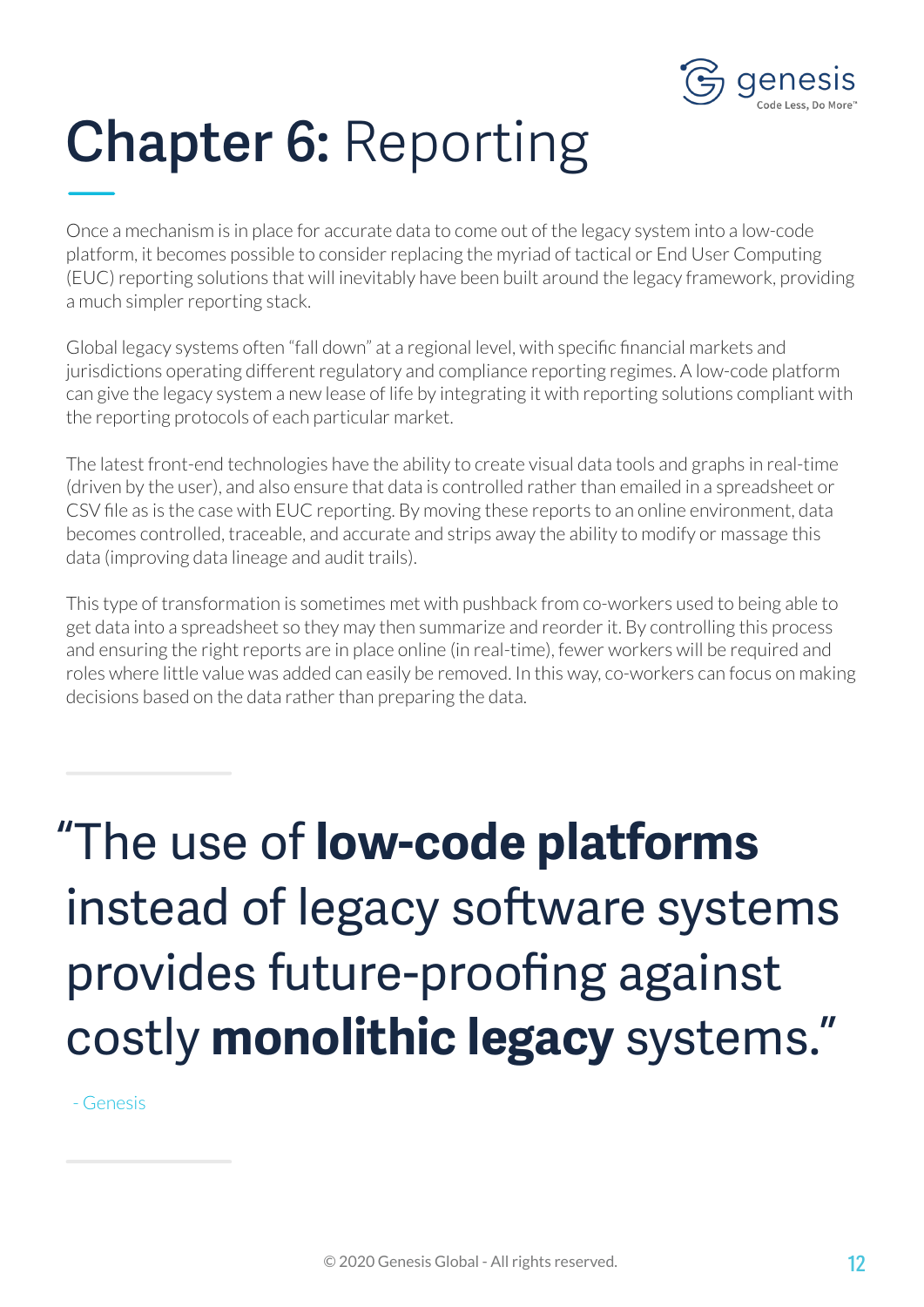

The power of LCAPs to bring the latest customizable code and applications to the end-user can spark a much-needed change by empowering users to customize the experience, rather than modify the data, enabling data mining and presentation capabilities into the legacy system where the data safely resides. Where end-users may have accepted a sub-optimal workflow or tool given the time, cost, complexity, and inertia to change, the opportunity is now there to ensure the system can optimally support the precise needs of the business users without compromise.

As well as the significant improvements in control, it is probable that legacy reporting solutions can be retired; many of these are expensive to manage because of hardware and licensing costs, and the recurring costs of development and run staff.

The removal of these solutions saves money and frees up significant amounts of technology. It also improves data lineage requirements by removing legacy systems from the ecosystem. The use of low-code platforms instead of legacy software systems provides future-proofing against costly monolithic legacy systems through the use of the latest cloud and Open Source, alongside plug- andplay components.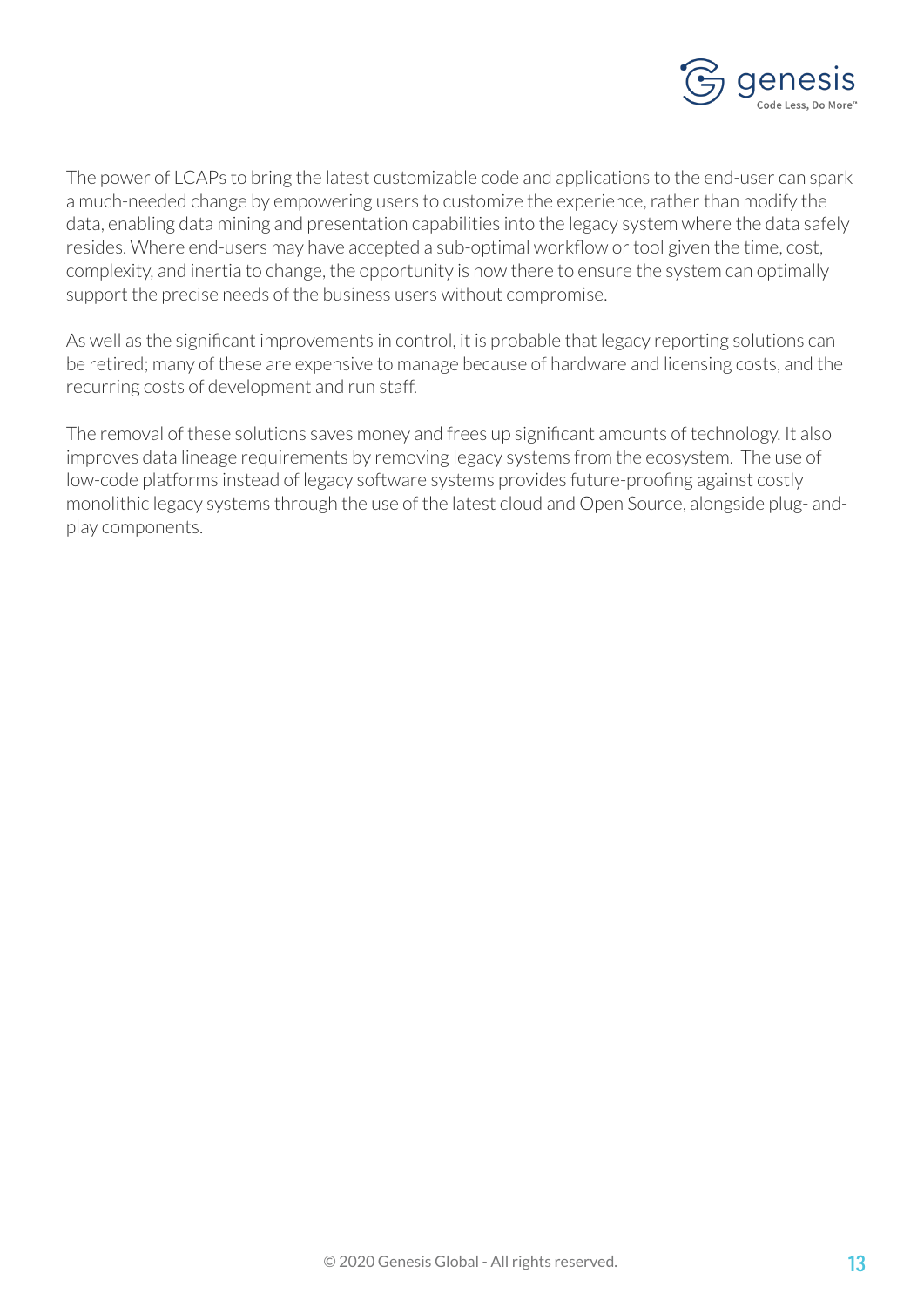

# **Chapter 7:** Solving vendor system issues

Many legacy vendor systems have inbuilt issues – for example single-threaded areas that are "impossible to fix without an upgrade". However, by complementing old technology with new technology it is possible to resolve these problems and remove the need for an expensive upgrade, or at least delay the need to avoid outages and system delays.

Examples of this include peripheral services, such as document generation. Often these run as autonomous services and are fixed as single-threaded. However, it can be possible to fool the legacy system into running multiple instances in a safe, controlled way. This has been done to great effect in several organizations where the removal of constraints of the legacy system is alleviating critical stress points and paving the way for replacement of the legacy stack.

Positive action and the use of smart new technology allows the legacy technology to work comfortably alongside the latest technology enabling investment to be focused in the right area; not everything needs replacing.

#### "Positive action and the use of **smart new technology** allows the legacy technology to work comfortably alongside the latest technology."

- Genesis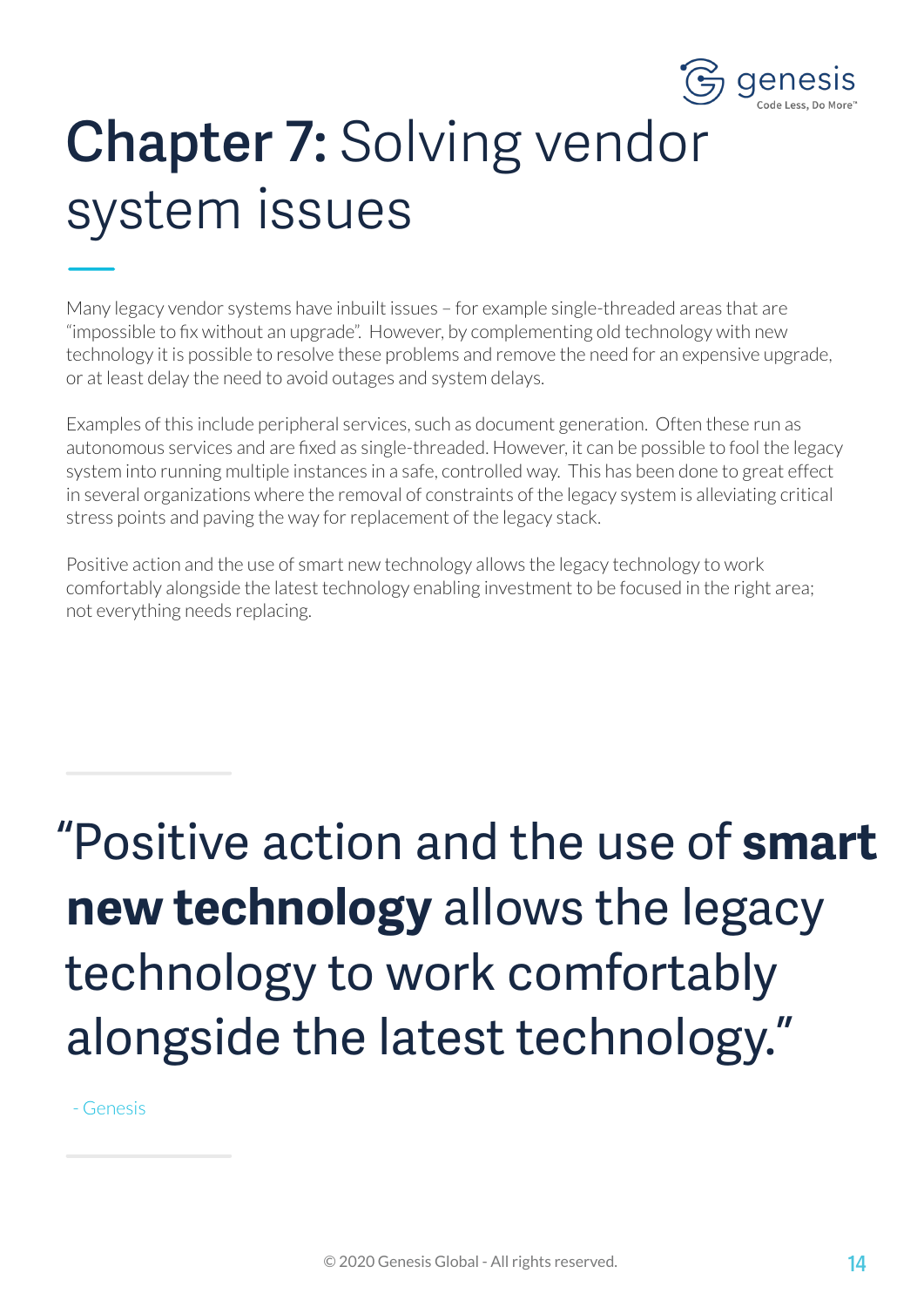

# **Chapter 8:** Encapsulation and functional migration of legacy

Once the legacy system is integrated with (i) a low-code application supplying a data **input**  mechanism; (ii) a data **output** mechanism and (iii) the ability to generate **user reports** in a controlled way, it is possible to shrink the legacy software footprint even further.

By moving all data input and output into the low-code application, we are realizing an encapsulation strategy that neutralizes the legacy system through tight control of data entry and egress, and protects the wider organization by forcing all data through a modern low-code application that has all necessary audit and control functionality in place.

Alongside the encapsulation process, the low-code application can initiate functional migrations off the legacy system by focusing on functions that should not reside in the legacy system, and prioritizing areas where the legacy system is experiencing stress or significant control weaknesses.

Over time, the legacy system becomes encapsulated and has a clear functional footprint that fits into the broader architecture. At this point a decision is required as to whether the legacy system in its new state is fit for purpose, or whether to continue to migrate functionality until the process reaches its logical conclusion: the total replacement of the encapsulated legacy system

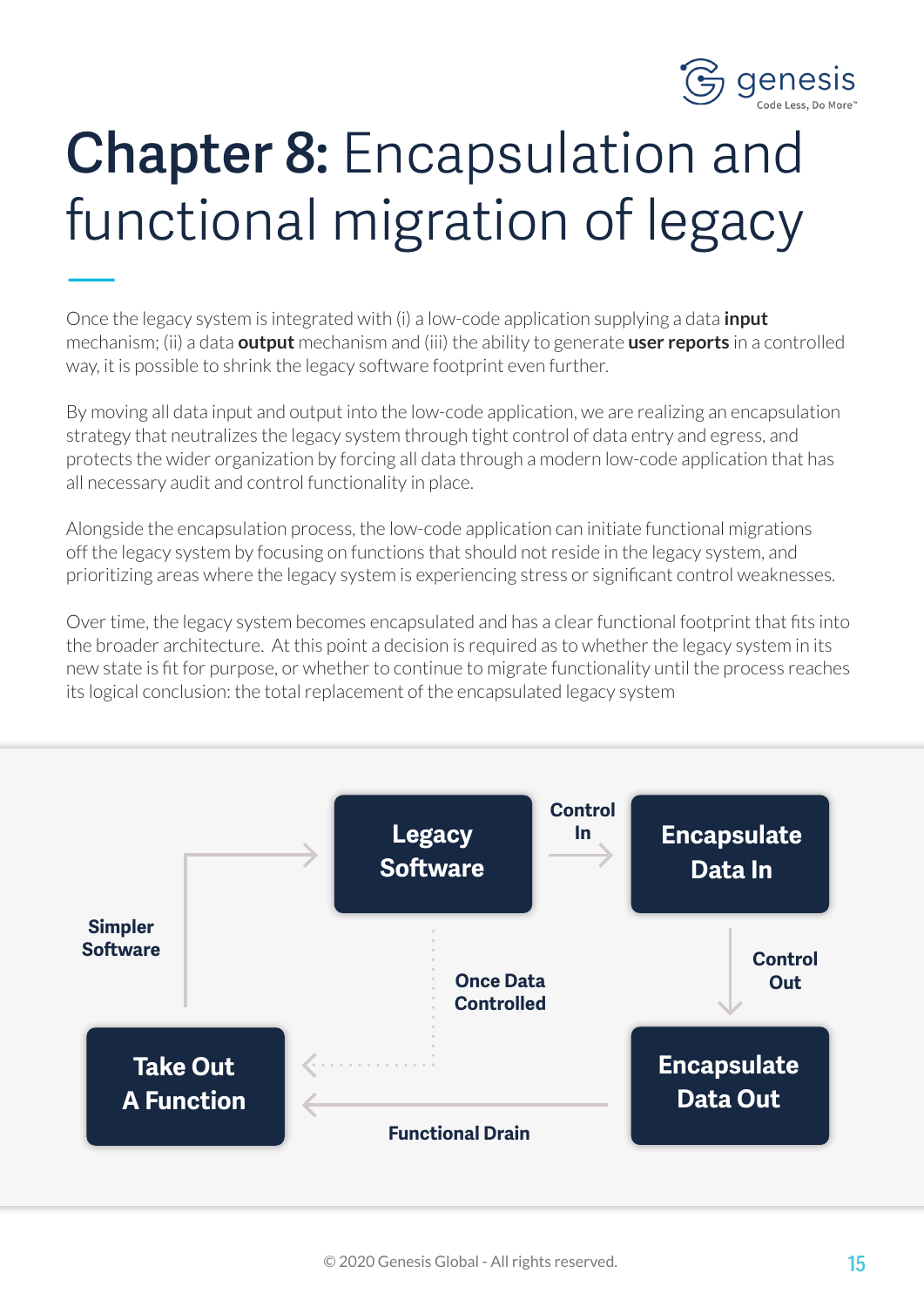

# **Case Studies**

#### **1: Legacy Database**

A low-code application was deployed to manage the data reporting and feeds for a legacy system. The legacy stack was struggling with control points and could not manage to keep up with the pace of change.

The low-code application was deployed to interrogate the underlying data structure of the legacy database. From this it rapidly created an in-memory NoSQL replica running at real-time. This mechanism was then used to generate new data feeds and provide end-user reporting. At all times, the legacy system was able to continue, unaware of the changes being made around it, as the new low-code application took on the burden of the much-needed changes. All downstream feeds and reporting can now be moved off the legacy system in a cost-effective manner, significantly improving the data lineage and control points.

#### **2: Complex Structured Trades**

A trading desk needed to book and price complex structured trades, but its golden source of trades was a legacy system unable to manage these new trade types. A low-code application was rapidly deployed to manage the upstream capture of these trades, insert a golden source record into the legacy system (with the more obscure financial data as an XML field). The low-code application then also intercepted the legacy pricing calls to re-inflate the structured trade and provide a full pricing and risk analysis of the trade in a manner that the legacy system could understand. The legacy system therefore remains the golden source of all trades but has been extended to manage complex structured trades rapidly, at a low cost.

#### **3: Vendor System**

A complex technology framework with a vendor system at its heart needed to rapidly create the ability to provide external client interactions and negotiations, based upon the golden source of data. The deployment of the Genesis low-code application enabled a sophisticated, modern, frontend to be deployed within weeks, taking data from the legacy vendor system and integrating with the complex interoperating technology framework that had been built up over time. This gave rapid client benefit and provided a segue for the complex framework to start a steady migration of functionality into a low-code application with the associated benefits of using the latest technology both in the frontend and in broader business flows.